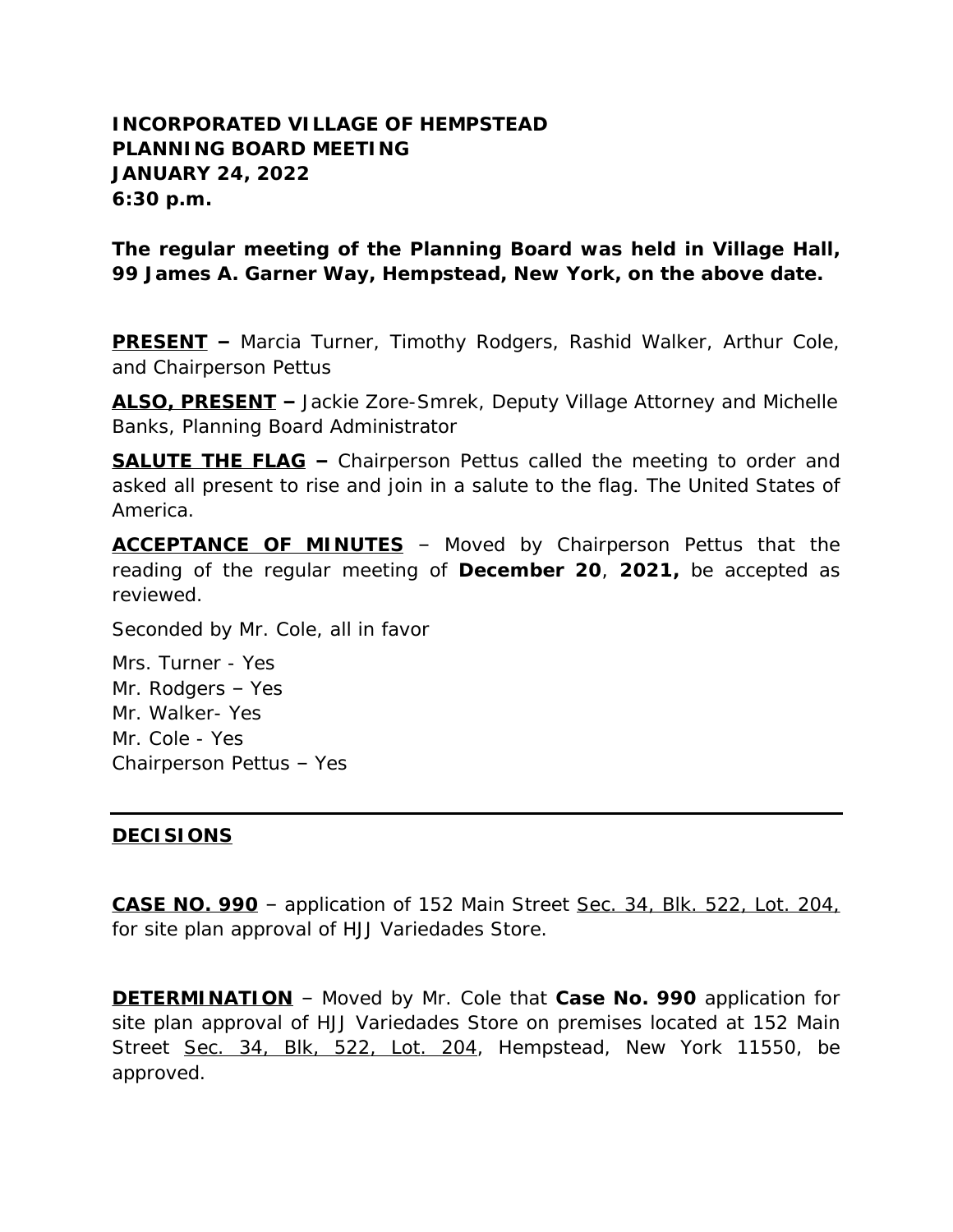Seconded by Mr. Walker, all in favor Mrs. Turner – Yes Mr. Rodgers – Yes Mr. Cole - Yes Mr. Walker – Yes Chairperson Pettus - Yes

**CASE NO. 998** – application of 299 Peninsula Blvd Sec. 34, Blk. 358, Lot. 10, for site plan approval of ARIC Inc. Signs & Awnings.

**DETERMINATION** – Moved by Mr. Cole that **Case No. 998** application for site plan approval of ARIC Inc. Signs & Awnings on-premises located at 299 Peninsula Blvd Sec. 34, Blk. 358, Lot. 10, Hempstead, New York, 11550 be approved.

Seconded by Mr. Walker, all in favor.

Mrs. Turner - Yes Mr. Rodgers – Yes Mr. Cole - Yes Mr. Walker - Yes Chairperson Pettus – Yes

**CASE NO. 1000** – application of 74 Main Street Sec. 34, Blk. 33302, Lot. 18, for site plan approval of R & M New Look Barber Shop.

**DETERMINATION -** Moved by Mr. Rodgers that **Case No. 1000** application for site plan approval of R & M New Look Barber Shop on-premises located at 74 Main Street, Hempstead, New York, 11550 be approved.

Seconded by Mrs. Turner, all in favor Mrs. Turner - Yes Mr. Rodgers - Yes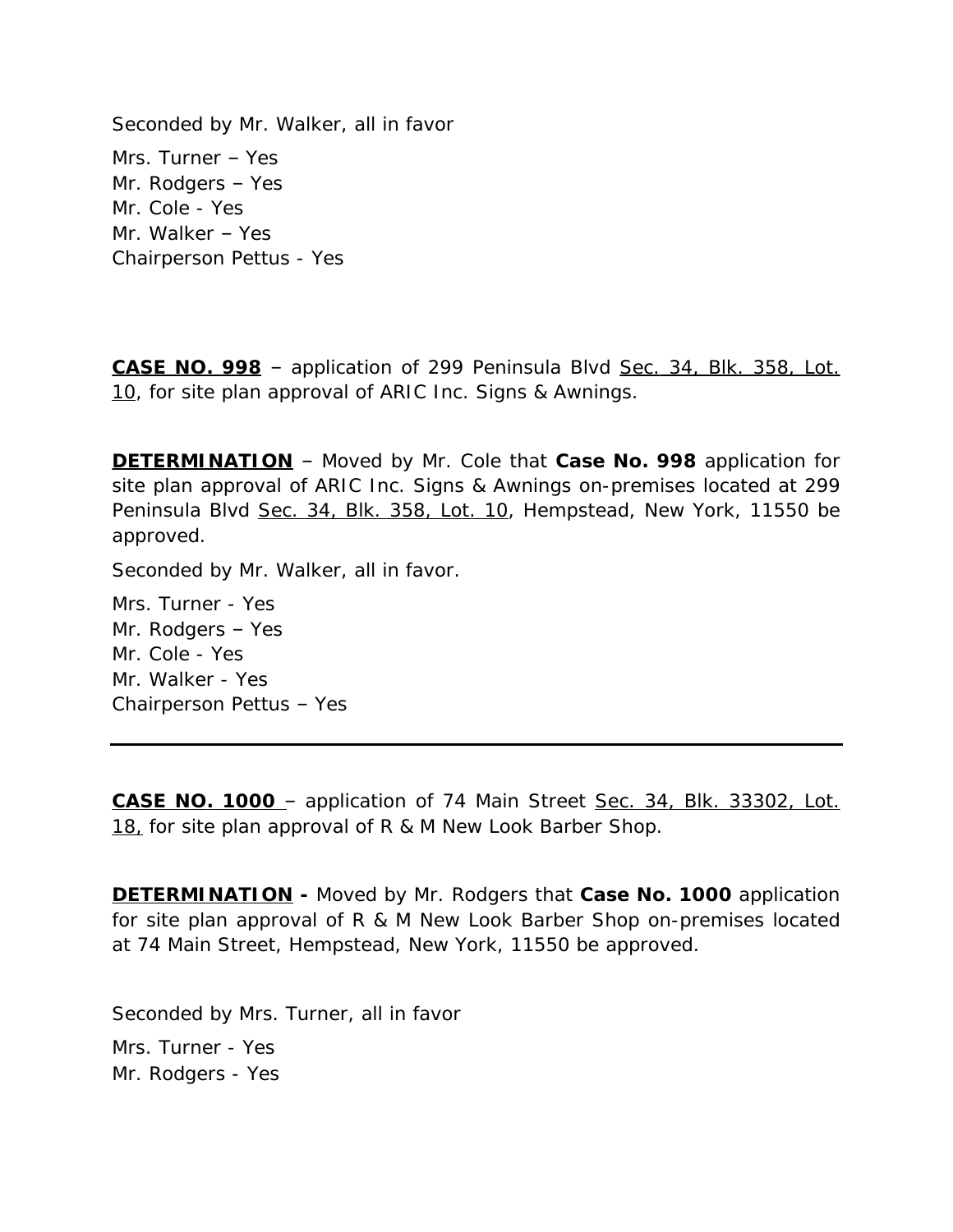Mr. Cole – Yes Mr. Walker – Yes Chairperson Pettus – Yes

**CASE NO. 1001** - application of 403 S. Franklin Street Sec. 36, Blk. 011, Lot. 40, for site plan approval of Long Island Convenience Store.

**DETERMINATION** – Moved by Mr. Walker that **Case No. 1001** application for site plan approval of Long Island Convenience Store Sec. 36, Blk. 011, Lot. 40, on-premises located at 403 S. Franklin Street, Hempstead, New York, 11550 be approved.

Seconded by Mr. Cole, all in favor

Mrs. Turner - Yes Mr. Rodgers- Yes Mr. Cole – Yes Mr. Walker – Yes Chairperson Pettus – Yes

**CASE NO. 1002** – application of 119 Main Street Sec. 34, Blk. 330, Lot. 132, for site plan approval of Patty's Variedades Store.

**DETERMINATION** – Moved by Chairperson Pettus that **Case No. 1002** application for site plan approval of Patty's Variedades Store on-premises at 119 Main Street Sec. 34, Blk. 330, Lot. 132, Hempstead, New York, 11550 be approved.

Seconded by Mr. Rodgers, All in favor.

Mrs. Turner – Yes Mr. Rodgers – Yes Mr. Cole – Yes Mr. Walker – Yes Chairperson Pettus – Yes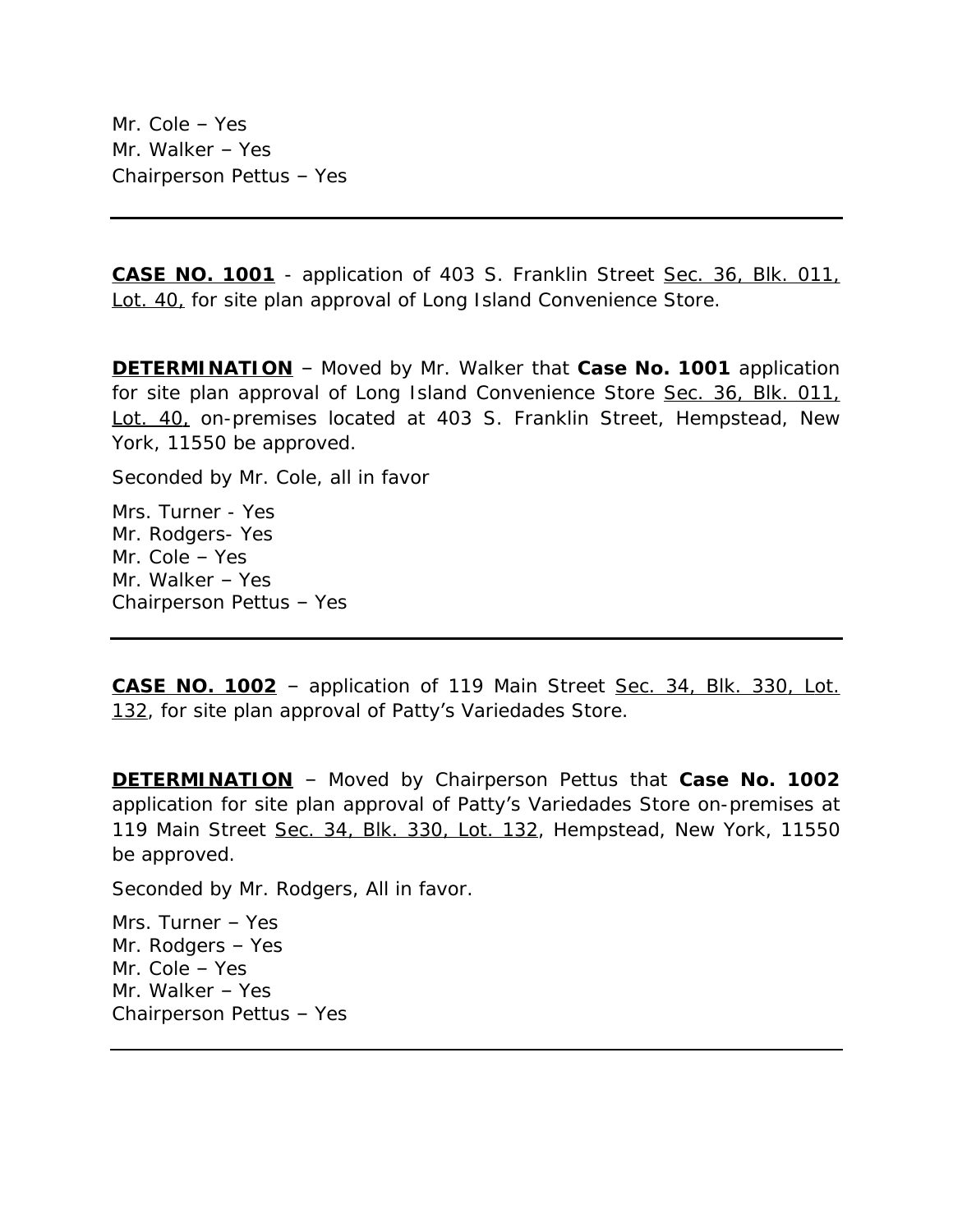**CASE NO. 1003** – application of 490 Peninsula Blvd Sec. 35, Blk. 639, Lot. 1, for site plan approval of Alterations to Dining Area and facade of Taco bell.

**DETERMINATION** – Moved by Chairperson Pettus that **Case No. 1003** application for site plan approval of Alterations to Dining Area and Façade of Taco Bell on-premises located at 490 Peninsula Blvd, Sec. 35, Blk. 639, Lot. 1, Hempstead, New York, 11550 be approved.

Seconded by Mr. Rodgers, All in favor

Mrs. Turner – Yes Mr. Rodgers – Yes Mr. Cole – Yes Mr. Walker – Yes Chairperson Pettus – Yes

**CASE NO. 1009** – application of 57 Main Street Sec. 34, Blk. 339, Lot. 47, for site plan approval of A Mart & Wireless.

**DETERMINATION** – Moved by Mr. Rodgers that **Case No. 1009** application for site plan approval of A Mart & Wireless Store on-premises located at 57 Main Street, Sec. 34, Blk. 339, Lot. 47, Hempstead, New York, 11550 be approved.

Seconded by Mr. Cole, All in favor

Mrs. Turner – Yes Mr. Rodgers – Yes Mr. Cole – Yes Mr. Walker – Yes Chairperson Pettus – Yes

**ADJOURNED -** There being no further business, a motion made by Chairperson Pettus to adjourn the meeting.

Seconded by Mr. Walker, all in favor

Mrs. Turner – Yes Mr. Rodgers - Yes Mr. Cole - Yes